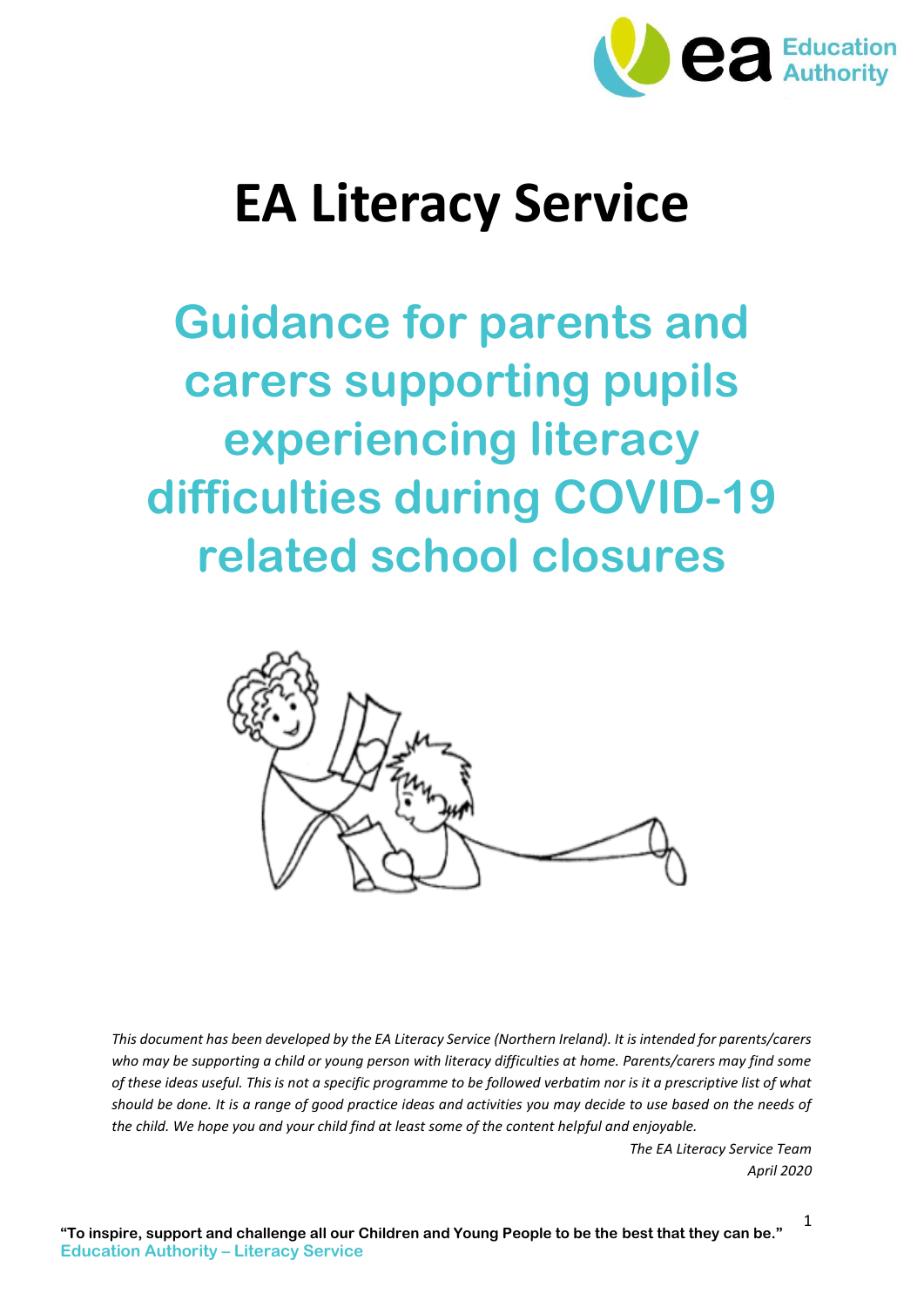

### Setting the scene for supporting your child's literacy at home

#### **It is very important that you:**

- $\cdot$  Try not to put too much pressure on yourself or your child.
- Consider how much support you can provide along with the other responsibilities you may have at home/work, i.e. caring for other children and elderly relatives, volunteering in your community, keeping everyone in your household healthy and safe.
- Provide some routine and structure consider setting up a visual timetable (see below).
- **Think about setting up an area in your home as a 'learning hub' a comfortable and** regular place for learning to happen.
- Let your child see you taking time to enjoy reading. Read together with your child and chat about what you enjoyed.
- $\triangleq$  Be encouraging and patient.
- $\bullet$  Embrace the opportunity to play an active part in your child's learning experiences.
- Do not worry if the activities you plan do not happen every day. We are all doing the best we can in this difficult time.

#### **Learning is not always about reading, spelling and writing**

Use this time to develop life skills such as;

- $\bullet$  Cooking, gardening, repairing and mending.
- Give everyone in the household the opportunity in the household to help around the home e.g. use the washing machine and tidy up.
- $\cdot$  Playing board games and interacting with everyone in the household.
- $\bullet$  Developing craft skills, model making or other art/creative hobbies.
- Developing IT skills, computer keyboard skills and searching for information online.
- Keep in contact with friends and family by posting letters and drawings and using information technology (IT).
- Exercise and get outside in the fresh air if possible always following current government advice on public movement during the coronavirus pandemic.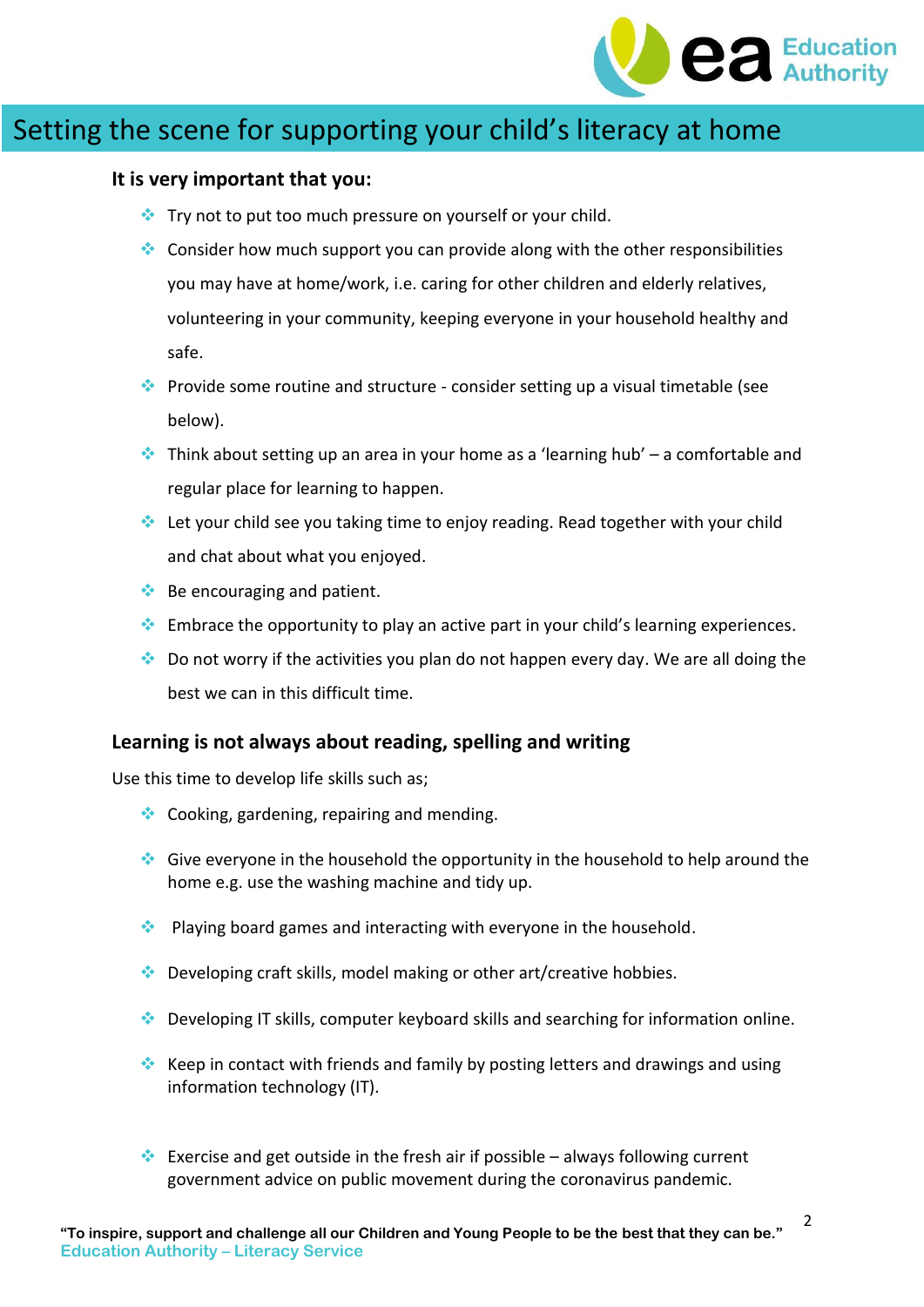

### **Provide routine and structure**

Here is a sample of a visual timetable. It might help with planning your child's day. Ask your child to join in with planning for each day. Write or draw in each box to make it meaningful and visual for your child. It could also be adapted into a diary. The visual timetable will vary according to your child's age. You know your child best and what might work best.

| <b>MONDAY</b>     |                      |                                                                                                                                                                                      |                                                                                                                                     |  |  |
|-------------------|----------------------|--------------------------------------------------------------------------------------------------------------------------------------------------------------------------------------|-------------------------------------------------------------------------------------------------------------------------------------|--|--|
| <b>Before 9am</b> | <b>Wake up</b>       | <b>Get dressed</b><br>Make bed<br><b>Tidy room</b><br><b>Have breakfast</b><br><b>Brush teeth</b>                                                                                    | To make this a visual<br>timetable let your child draw<br>or find pictures to insert to<br>illustrate what is happening<br>each day |  |  |
| 9am -10 am        | <b>Exercise Time</b> | Outdoor walk or<br>indoor exercise<br>(maybe following a<br>popular online exercise<br>routine)                                                                                      |                                                                                                                                     |  |  |
| 10am -11am        | <b>Work time</b>     | Using school packs,<br>reading and sharing a<br>book. Other sources.<br><b>Balance the use of</b><br>online activities.                                                              |                                                                                                                                     |  |  |
| 11am -12pm        | <b>Creative Time</b> | i.e. Lego, painting,<br>drawing, craft<br>activities, singing and<br>music, cooking and<br>baking                                                                                    |                                                                                                                                     |  |  |
| 12pm-1pm          | <b>Lunch / Relax</b> | <b>Contact with friends</b><br>and relatives.<br><b>Chatting. Parental</b><br>controlled electronics,<br>iPad/ tablets, online<br>gaming. Please always<br>remember online<br>safety |                                                                                                                                     |  |  |

You may want to insert a break time for a drink and snack. There are lots of ideas online for visual timetables/visual schedules for home, including fully visual schedules with limited text or no text.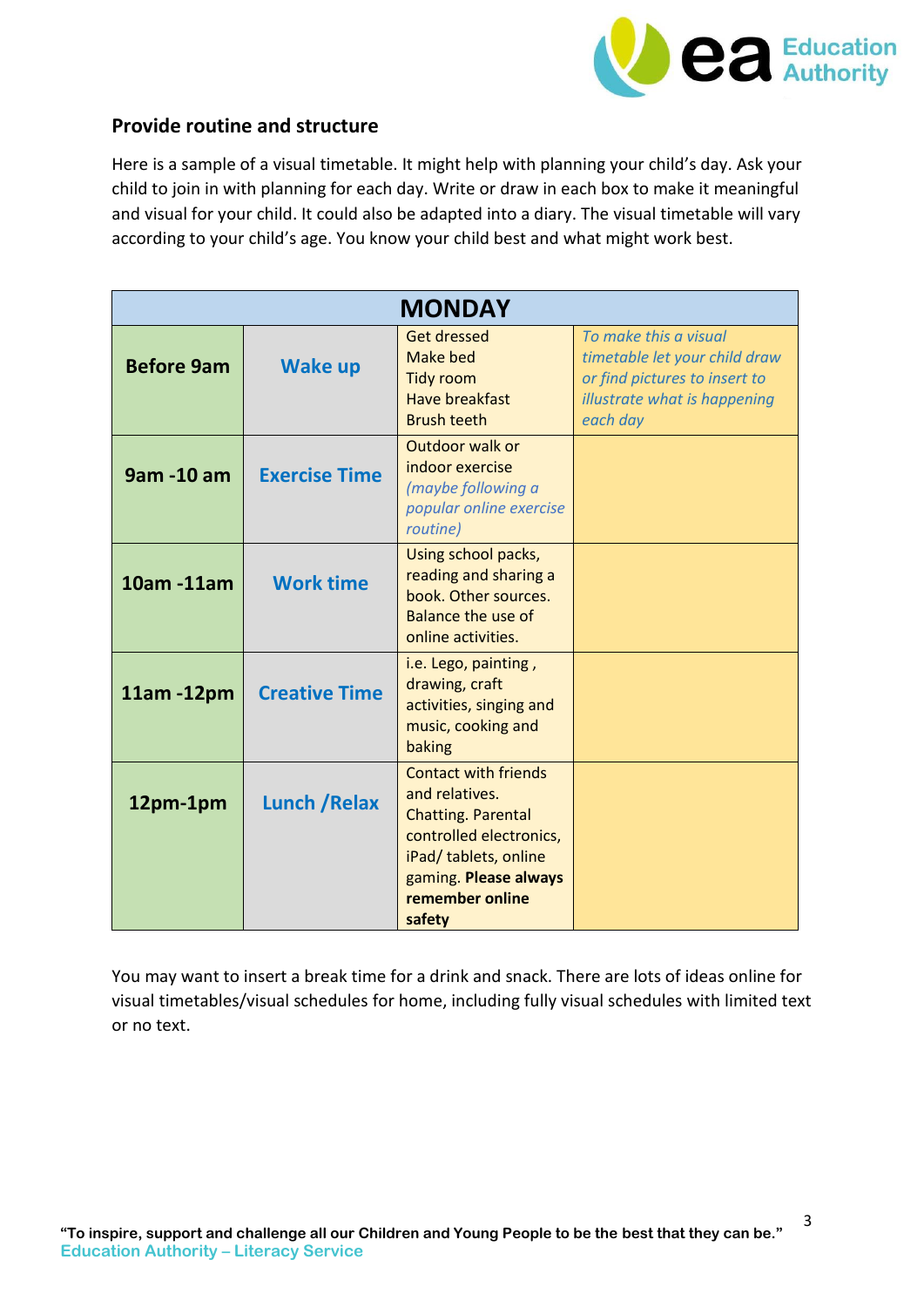

## What works best for learners with literacy difficulties?

### **When supporting your child, try to include the following:**

- ◆ Multisensory (see below)
- $\triangle$  Chunking the information into manageable amounts
- Over learning the same information to provide practice and reinforcement
- Structured and cumulative: building on and expanding what is already known

### **Multisensory**

Multisensory support involves engaging as many senses as possible during a learning activity. By engaging visual, auditory, kinaesthetic and tactile information, strong neural pathways develop and strengthen in the brain.

Activities should include at least two of:

- $\checkmark$  seeing something (visual)
- $\checkmark$  hearing something related to what is seen e.g. letter names when spelling a word (auditory)
- $\checkmark$  linked to some form of related muscle movement such as tracing or clapping (kinaesthetic)
- $\checkmark$  touching or feeling something such as tracing shapes or letters on various surfaces e.g. carpet, tiles, table top (tactile)

Multisensory learning provides an opportunity for children to understand and learn through their senses. The following table lists the sensory area and some examples of linked ideas (page 5).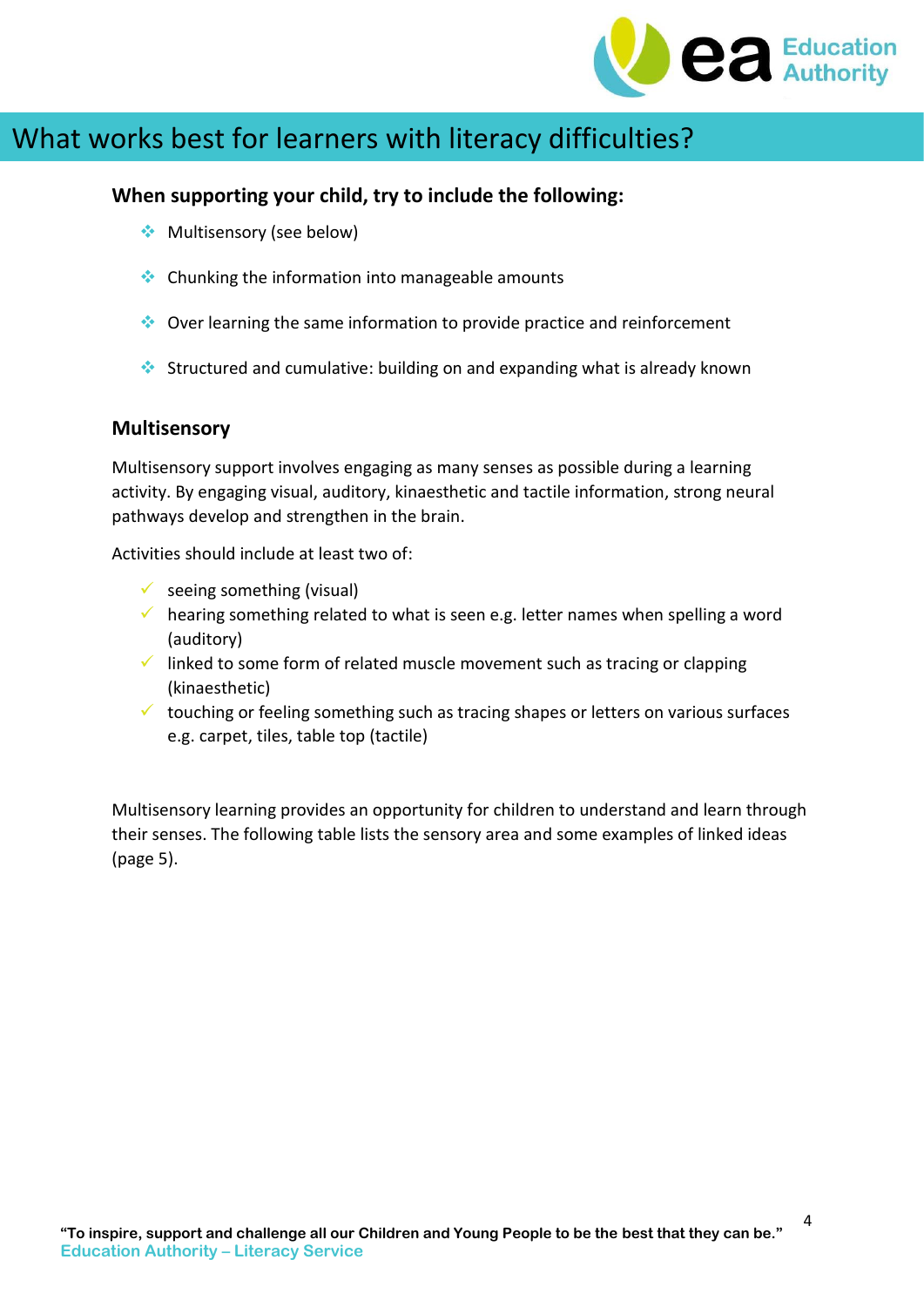

| <b>VISUAL</b>                                                                                                                                                                                                                                                                                                                                                                                                                                                        | <b>AUDITORY</b>                                                                                                                                                                                                                                                                                                                                                                                                                                                        | <b>KINAESTHETIC</b>                                                                                                                                                                                                                                                                                                                                                                                                 | <b>TACTILE</b><br>$\sqrt{\frac{h}{h}}$                                                                                                                                                                                                                                                                                                                                                                                                                       |
|----------------------------------------------------------------------------------------------------------------------------------------------------------------------------------------------------------------------------------------------------------------------------------------------------------------------------------------------------------------------------------------------------------------------------------------------------------------------|------------------------------------------------------------------------------------------------------------------------------------------------------------------------------------------------------------------------------------------------------------------------------------------------------------------------------------------------------------------------------------------------------------------------------------------------------------------------|---------------------------------------------------------------------------------------------------------------------------------------------------------------------------------------------------------------------------------------------------------------------------------------------------------------------------------------------------------------------------------------------------------------------|--------------------------------------------------------------------------------------------------------------------------------------------------------------------------------------------------------------------------------------------------------------------------------------------------------------------------------------------------------------------------------------------------------------------------------------------------------------|
| Learning<br>activities using<br>sight                                                                                                                                                                                                                                                                                                                                                                                                                                | Learning<br>activities using<br>hearing                                                                                                                                                                                                                                                                                                                                                                                                                                | $\mathbf{X}$<br>Learning<br>activities using<br>movement                                                                                                                                                                                                                                                                                                                                                            | Learning<br>activities using<br>touch                                                                                                                                                                                                                                                                                                                                                                                                                        |
| Demonstrations<br><b>Watching DVDs and</b><br>YouTube,<br>Looking at pictures<br>Holding books and<br>watching/reading<br>eBooks<br>Picture books and<br>magazines<br>Laying out alphabet<br>pieces<br>Using strings of letters<br>and patterns<br>Making maps, charts<br>and diagrams<br>Making mind maps<br>with drawings and<br>words<br>Using sticky notes in<br>various colours<br>Symbols<br>Playing board games<br><b>Spotting differences</b><br>Flash cards | <b>Verbal instructions</b><br>Recording ideas<br>Asking questions<br>Figuring things out<br>through discussion<br>Listening to others<br>Working in a pair or<br>group<br>Sound effects<br>Watching and listening<br>to videos<br>Music and raps<br>Clapping rhymes<br>Being read to by<br>another<br>Audio books<br>Self-talking through<br>activities<br>Repeating with their<br>eyes closed<br>Reading out loud<br>Computers<br>Sounding out words<br>using phonics | All hands-on practical<br>activities<br>Cutting and sticking<br>Sticky notes to<br>sequence a story<br>Writing and note<br>taking<br>Making models and<br>building<br>Drawing and sketching<br>Role play and drama<br>Movement and dance<br><b>Talking</b><br>Typing/computers<br>Clapping and tapping<br>Jumping and hopping<br>Using body movement<br>Using whiteboards<br>Using magnetic boards<br>and alphabets | Writing activities using<br>pens, pencils and felt<br>tips<br>Using sand/salt trays<br>Using play dough, gel,<br>and shaving foam<br>Carrying out<br>experiments<br>Using different fabrics<br>in art and craft<br>Touching objects<br>Forming shapes using<br>wiki sticks, pipe<br>cleaners and plasticine<br><b>Building words using</b><br>wooden<br>letters/magnetic<br>letters in both upper<br>(capital letters) and<br>lower case<br>Using feely bags |
| Using colour                                                                                                                                                                                                                                                                                                                                                                                                                                                         |                                                                                                                                                                                                                                                                                                                                                                                                                                                                        |                                                                                                                                                                                                                                                                                                                                                                                                                     |                                                                                                                                                                                                                                                                                                                                                                                                                                                              |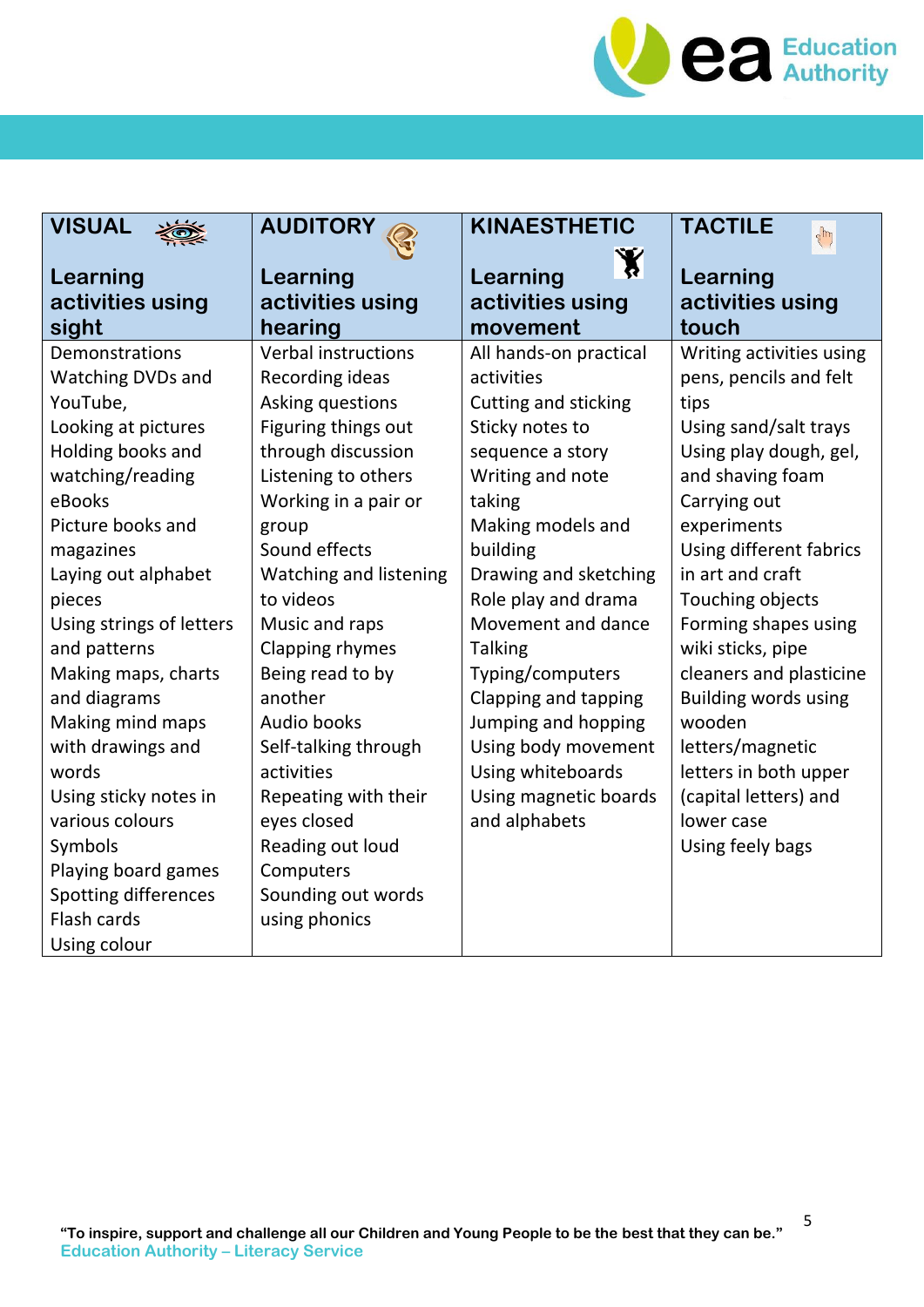

### Tips to help keep your child engaged and motivated

#### **The language you use:**

- **The language of success:** use positive language e.g. 'I know you can', 'that's brilliant, I knew you could', 'fantastic', 'that is awesome!' etc.
- **The language of hope:** encourage your child to ask for help e.g. 'I'll try but I might need help'…support this with phrases such as 'you can do it' and 'what helped you do it?'
- **The language of possibility:** keep a focus on the positive e.g. 'yes you did get a little bit mixed up but that's O.K., let's see why and we can work together', or 'maybe I haven't explained this well enough'.

### **Choose activities which help your child:**

- **Experience**: pride in their work, success in mastering a skill, opportunities to pursue their interests.
- **Receive**: positive feedback from significant others, sincere praise, unconditional love, support and acceptance.
- **Feel:** capable, liked, valued, aware that they have specific strengths, optimistic.

#### **Help them to:**

- $\triangleq$  identify and recognise their strengths
- $\bullet$  cultivate interests
- $\triangleq$  take on some responsibilities
- $\triangleleft$  set realistic goals
- $\triangleleft$  acquire skills
- $\triangleleft$  display their work
- $\cdot$  talk and then be listened to
- $\cdot$  deal with negative emotions e.g. self-talk, 'I know I can do this', visualizing something positive
- $\triangleq$  be open and honest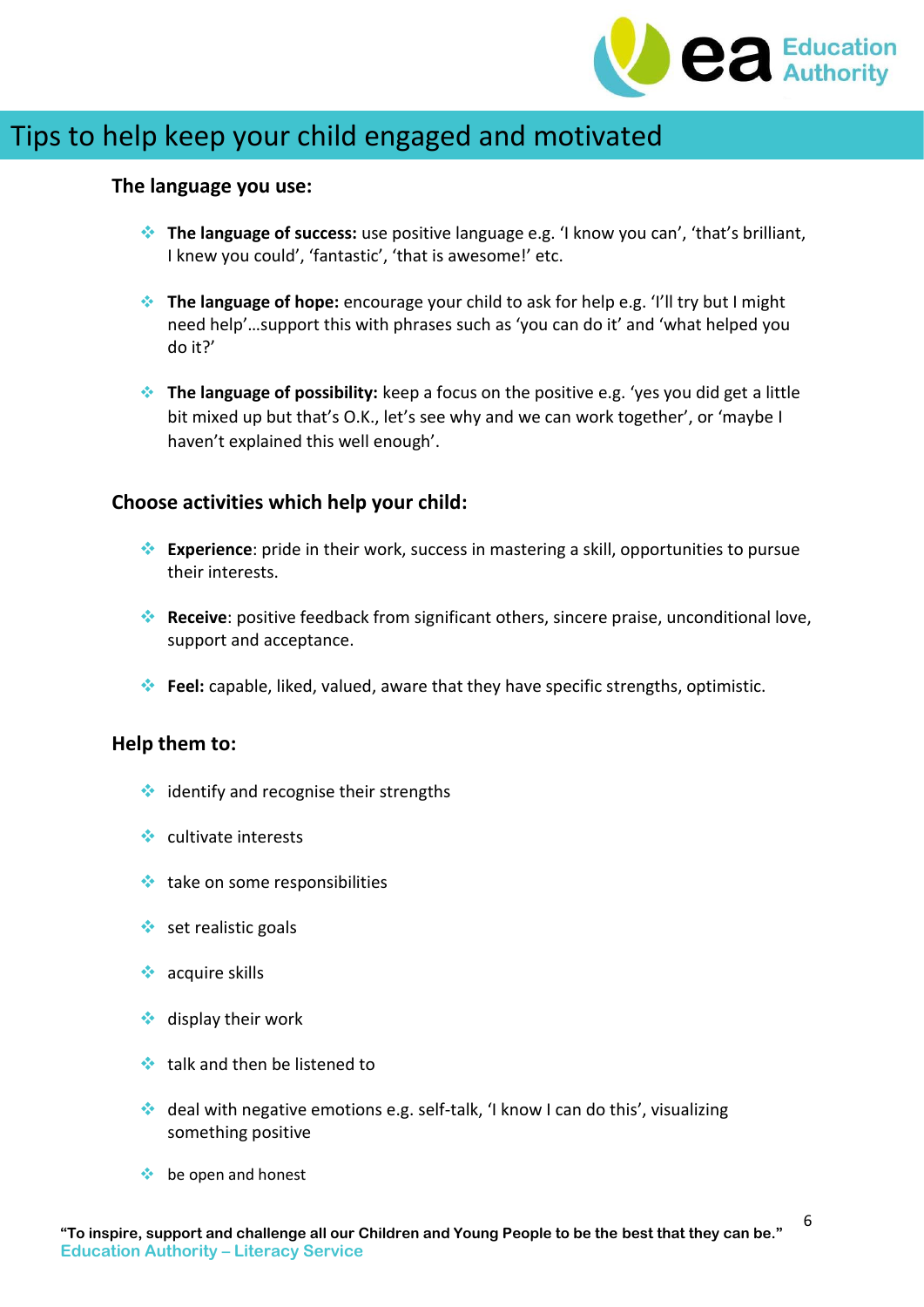

## Supporting your child's learning at home

- $\triangle$  Give clear instructions.
- Break information or instructions into 'shorter chunks'. Pause after each, to allow your child to process.
- $\bullet$  Say things in the order you want them done.
- Cut down on the amount you say. Studies show that adults can talk 90% of the time when teaching someone a skill. Try not to do this. For a young person with literacy difficulties this can be overwhelming. Talking less can mean your child will get a chance to say more.
- ◆ Avoid using complex sentences.
- Pause after you ask a question practice giving time and space for your child to answer.
- Ask open questions, they often get a better response than YES or NO type questions. They help take the fear away that an answer might be wrong.